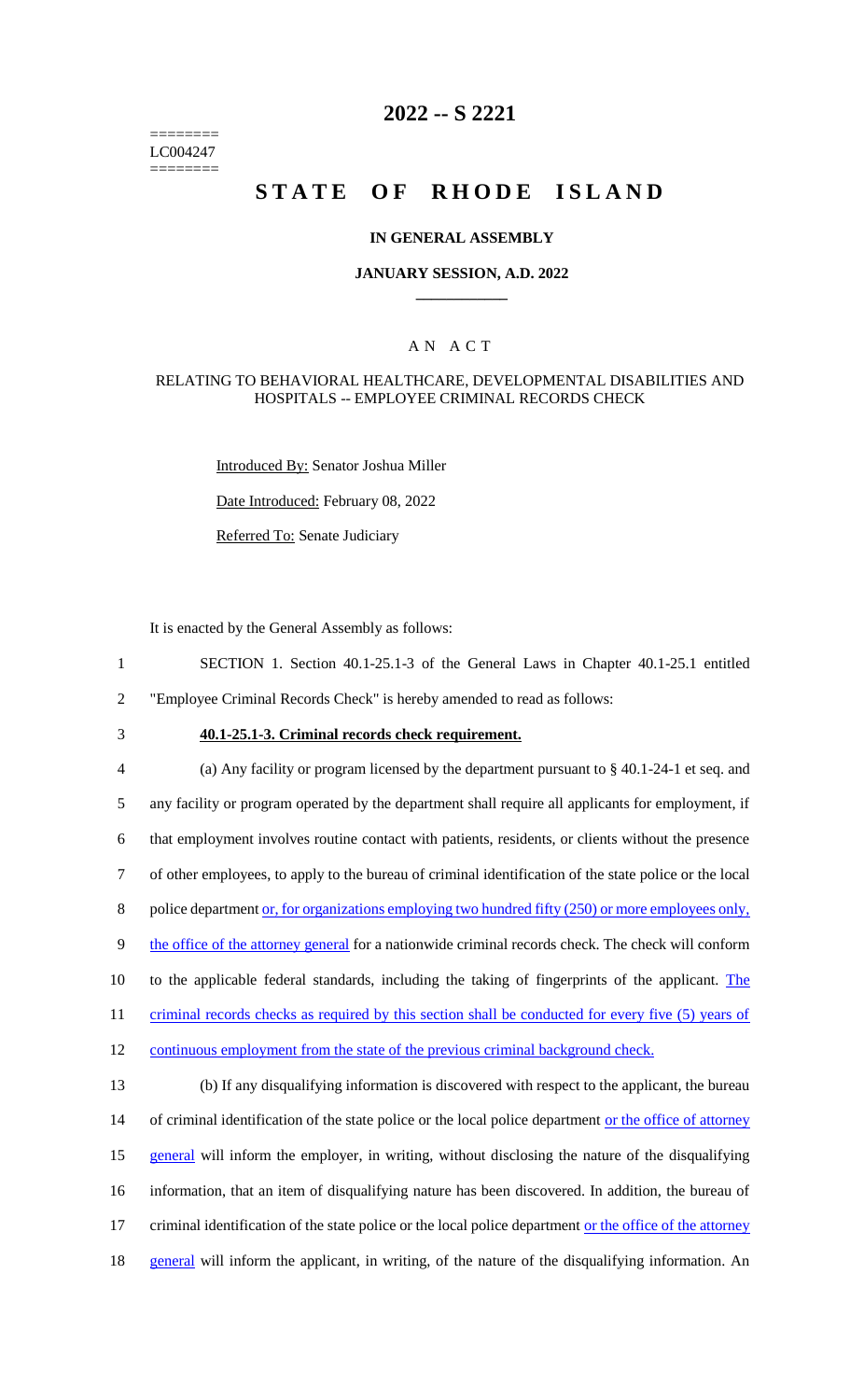applicant against whom disqualifying information has been found may request that a copy of the criminal background report be sent to the employer who shall make a judgment regarding the employment of the applicant.

 (c) In those situations in which no disqualifying information has been found, the bureau of 5 criminal identification of the state police or the local police department or the office of the attorney general shall inform both the applicant and the employer of this fact.

 (d) The employer will maintain on file, subject to investigation by the department, evidence that criminal records checks in accordance with this statute have been initiated on all employees seeking employment after August 1, 2001, and the results of the checks. Failure to maintain the evidence on file will be prima facie grounds to revoke the license or certification of the operator of any facility or program licensed or certified by the department.

(e) It shall be the responsibility of the bureau of criminal identification of the state police

13 or the local police department <u>or the office of the attorney general</u> to conduct the national criminal

records check for the applicant.

SECTION 2. This act shall take effect upon passage.

======== LC004247 ========